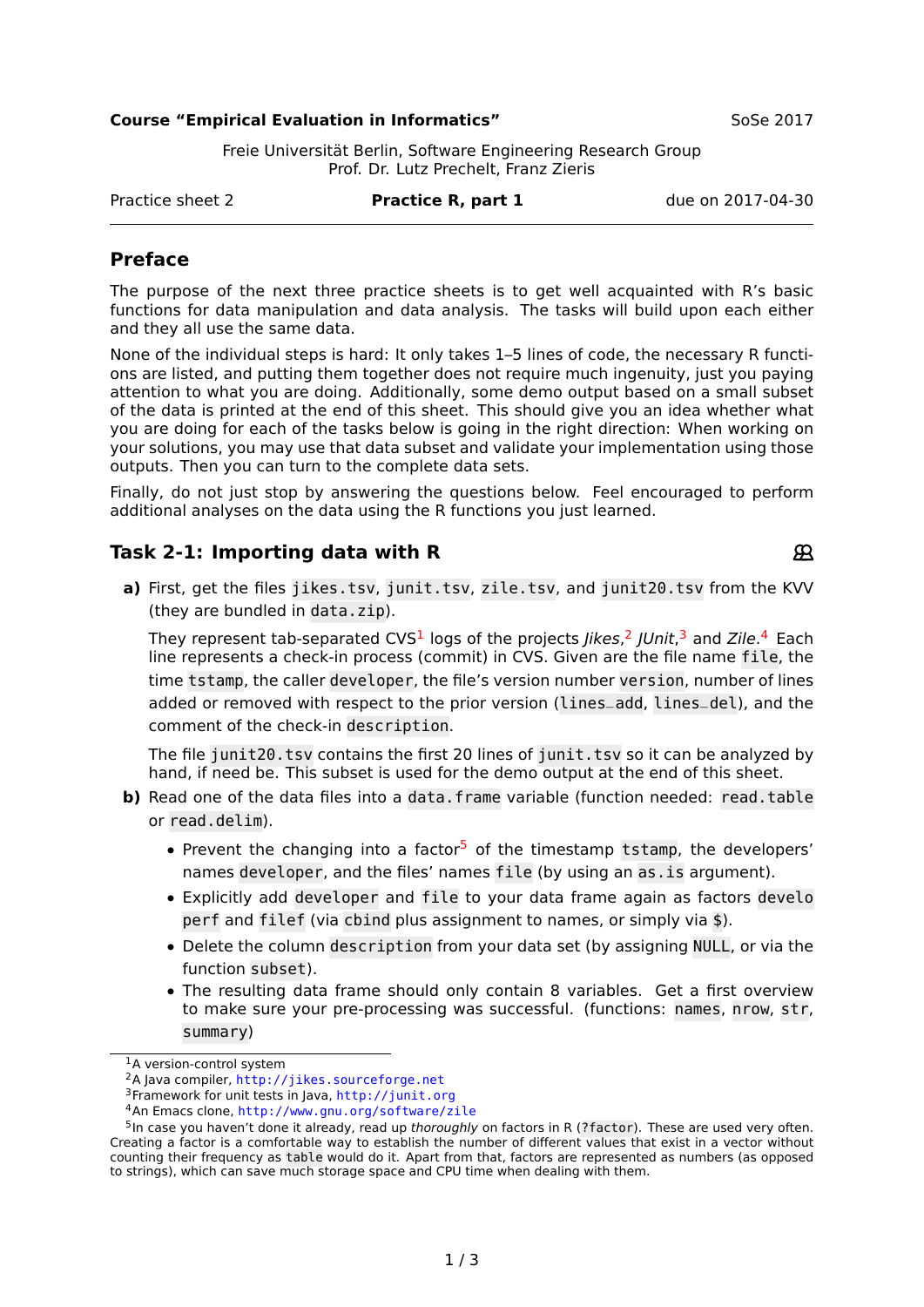Now define your own function<sup>[6](#page-1-0)</sup> called myread.cvsdata, which will be given a path to a file with such tab-separated CVS data and returns a data frame with the features described above.

Include your implementation of myread.cvsdata in your KVV submission. It should be possible to use your function like this:

```
junit = myread.cvsdata("junit.tsv")
jikes = myread.cvsdata("jikes.tsv")
ziles = myread.cvsdata("zile.tsv")
```
# **Task 2-2: Elementary data analysis**

Answer the following developer-related questions for each of the three projects Jikes, JUnit, and Zile.

You should start by writing functions that take a data frame of the above form as an argument so they can be reused for every project of interest.

**a)** How many different developers have actually committed into the CVS repository overall?

(possible name for the function: developer.count, functions to use: levels, length)

- **b**) How many changes have been made by the five most active developers respectively? (possible name: developer.busy, functions to use: sort, table)
- **c)** How many percent of the files did each developer commit at least once? (possible name: developer.changedfiles)

**Hint**: There are two approaches here.

- 1. Count the number of existing files for each developer (tapply, levels, length, factor, sort), or
- 2. Create a frequency table (developer by file) and count the non-zero entries for each developer (table, apply, length, levels, sum, sort).

Method 1 is slightly shorter to write down and scales better (it requires less memory for bigger data). A frequency table (method 2), however, allows many other queries.

Please answer these questions in natural language, i.e. do not simply paste R's output, but at least comment it. (The example outputs at the end of this practice sheet are only for validating your R implementation. Those are not model "answers".)

What strikes you when looking at the result concerning question **c)** for the JUnit data?

Include your implementations of the three functions in your KVV submission.

# **Example outputs for junit20.tsv**

Note: The creation of the outputs below went hand in hand with the compilation of the  $ETr X$ file this document is based on. Google for **knitr** if you want to know more.

### **Task 2-1 b)**

Inspection of the final data frame created using junit20.tsv:

```
junit20 = myread.cvsdata("junit20.tsv")
names(junit20)
[1] "file" "tstamp" "developer" "version" "lines_add"
                "developerf" "filef"
nrow(junit20)
[1] 20
```
 $\mathfrak{P}$ 

<span id="page-1-0"></span> $6$ Read up on functions (?" function") if necessary.